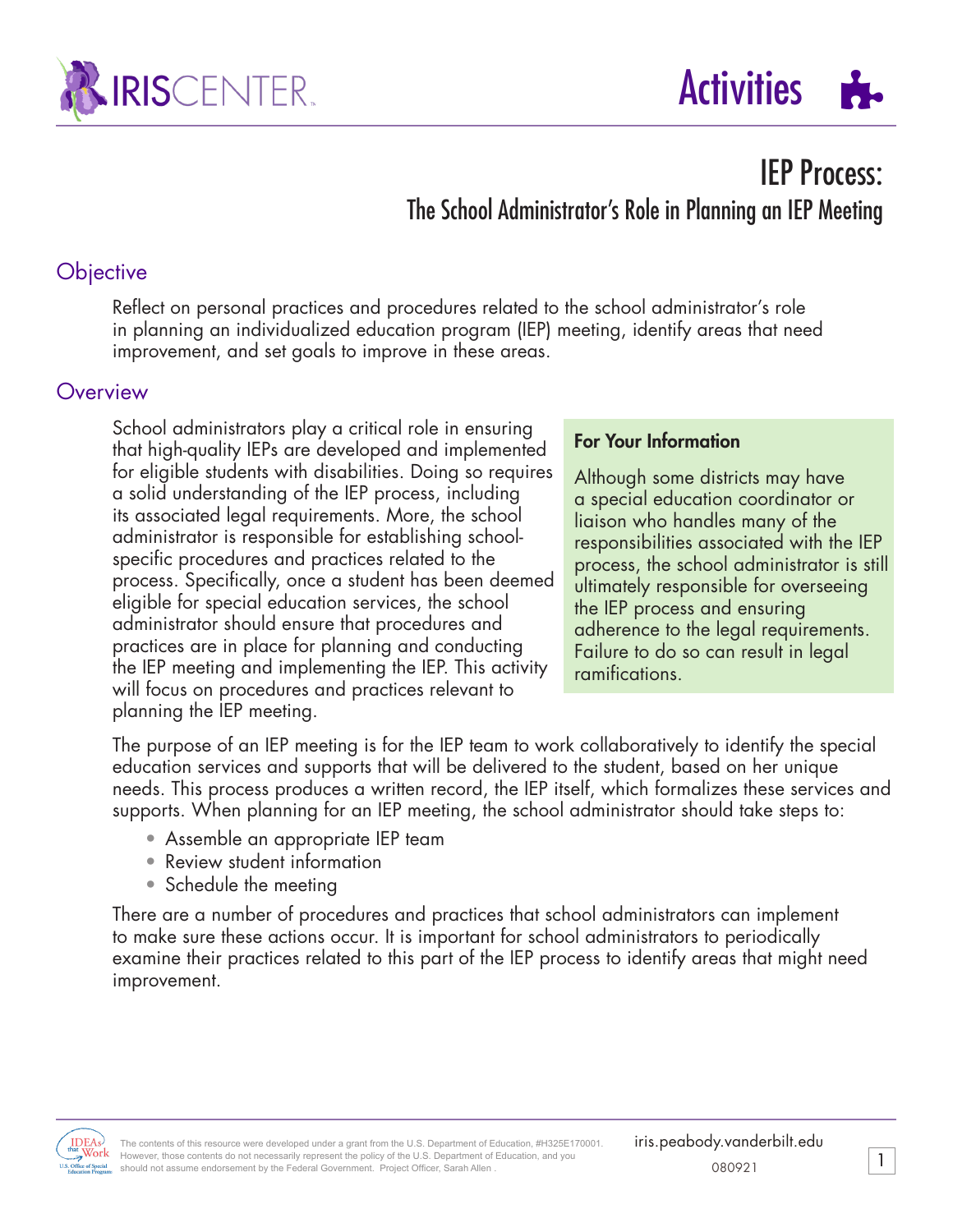



IEP Process:

The School Administrator's Role in Planning an IEP Meeting

## **Activity**

- 1. Complete the attached survey (see Page 3 below) and reflect on the practices currently applied when planning an IEP meeting at your school.
- 2. Based on your survey results, discuss how well your current practices ensure that:
	- An appropriate IEP team is assembled
	- Student information is reviewed prior to the meeting
	- The meeting is scheduled within the appropriate time frame and at a time parents can attend
- 3. Identify two practices from the survey that are in need of improvement (i.e., scored as 2 or lower). Write a SMART goal for each identified area of improvement.

| S                     | Specific            | Clearly stated descriptions of<br>each goal element                                         |  |  |  |  |
|-----------------------|---------------------|---------------------------------------------------------------------------------------------|--|--|--|--|
| M                     | Measurable          | Quantifiable by a defined<br>standard that can be observed<br>in some way                   |  |  |  |  |
| $\boldsymbol{\Delta}$ | Actively<br>Phrased | Involving actions that are clearly<br>observable                                            |  |  |  |  |
| R                     | Realistic           | Practical but ambitious and<br>challenging and based on<br>relevant information             |  |  |  |  |
|                       | Time-Limited        | Involves a specified time-<br>frame within which the skill is<br>anticipated to be mastered |  |  |  |  |

4. For each SMART goal, write at least two action steps with deadlines that will support your successful accomplishment of that goal.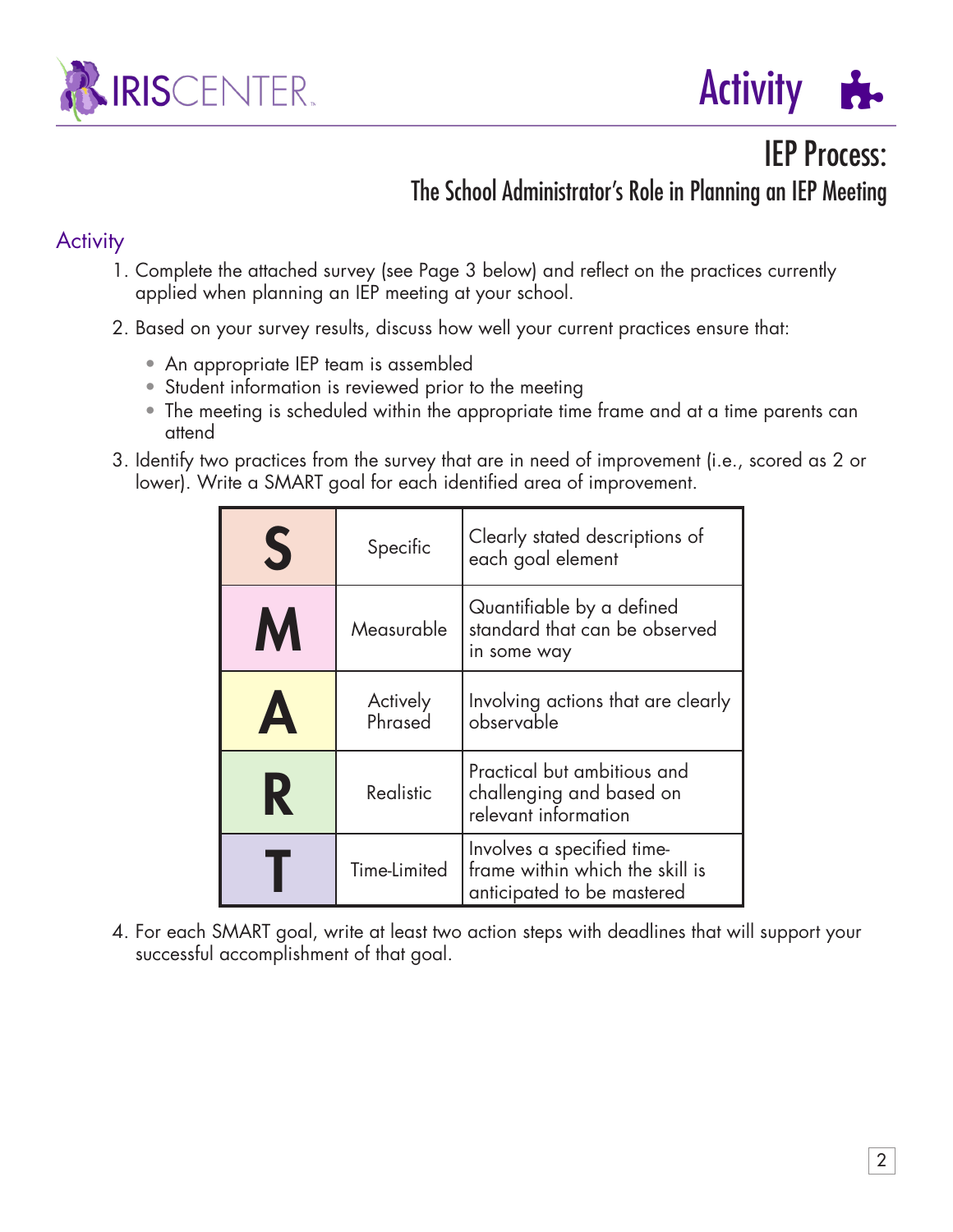



IEP Process:

# The School Administrator's Role in Planning an IEP Meeting

The following survey includes a list of actions (although not exhaustive) that school administrators can take to help ensure that proper actions are taken when planning an IEP meeting. Read each statement carefully and circle the number that best represents your current practice, not what you have done in the past. There are no right or wrong answers. The best answer is your honest assessment.

| As a school administrator, I (or a designated<br>team member) |                                                                                                                                                                                        | never            | rarely | sometimes      | usually | always           |
|---------------------------------------------------------------|----------------------------------------------------------------------------------------------------------------------------------------------------------------------------------------|------------------|--------|----------------|---------|------------------|
| $\mathbf{1}$                                                  | Oversee the formation of a properly<br>constituted IEP team comprising the<br>individuals specified by IDEA, including<br>the student's parents                                        | $\mathbf 0$      | L      | $\overline{2}$ | 3       | 4                |
| $\overline{2}$                                                | Make sure all IEP team members have<br>working knowledge of information<br>provided by the teacher and parents as<br>part of the referral for an evaluation                            | $\mathbf 0$      | ı      | $\overline{2}$ | 3       | 4                |
| 3                                                             | Make sure all IEP team members have<br>working knowledge of evaluation<br>reports and documentation from the<br>eligibility meeting                                                    | $\mathbf 0$      | ı      | $\overline{2}$ | 3       | 4                |
| $\overline{4}$                                                | Provide parents with an opportunity<br>to confer with relevant professionals<br>regarding evaluation results                                                                           | $\boldsymbol{0}$ | ı      | $\overline{2}$ | 3       | 4                |
| 5                                                             | Schedule the IEP meeting within 30 days<br>of the eligibility determination                                                                                                            | $\mathbf 0$      | L      | $\overline{2}$ | 3       | 4                |
| $\ddot{\circ}$                                                | Provide advance notice of the meeting<br>to all IEP team members                                                                                                                       | $\mathbf 0$      | 1      | $\mathbf 2$    | 3       | $\boldsymbol{4}$ |
| $\overline{7}$                                                | Make sure that a concerted effort is<br>made to schedule this meeting at a time<br>when the parents are able to attend                                                                 | $\boldsymbol{0}$ | ı      | $\overline{2}$ | 3       | 4                |
| 8                                                             | Send a written notice (invitation) to the<br>parents that includes the date and time,<br>location, purpose, and who will attend                                                        | $\boldsymbol{0}$ | 1      | $\overline{2}$ | 3       | 4                |
| $\circ$                                                       | Consider the amount of time needed<br>during the meeting to ensure that<br>participants are able to fully discuss and<br>develop all of the IEP components and<br>schedule accordingly | $\mathbf 0$      | ı      | $\overline{2}$ | 3       | 4                |